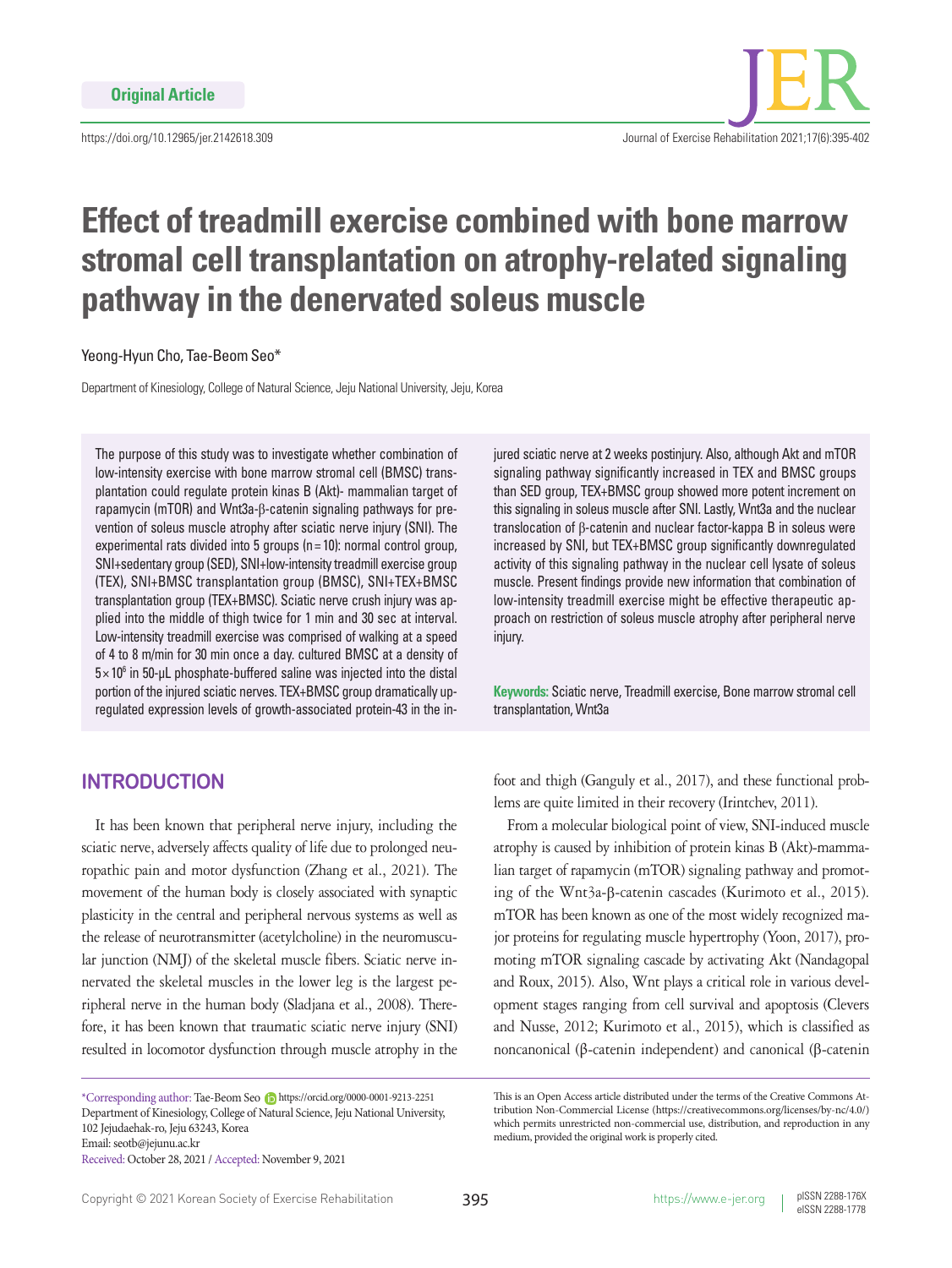dependent) signaling pathway (Albanese et al., 2017). Canonical Wnts is a general metabolic regulator to activate the nuclear translocation of β-catenin (Li et al., 2012) and interactively affect nuclear factor-kappa B (NF-κB). Some previous studies reported that inhibition of Wnt3a-regulated nuclear β-catenin accumulation might support activation of acetylcholine receptors (AChR) in NMJ of skeletal muscle (Wang et al., 2008) and NF-κB activated by canonical Wnt pathway might delay development of skeletal myogenesis in patients with muscle disorders (Bakkar and Guttridge, 2010). However, other previous studies suggested conflicting results that voluntary wheel running (Cheng et al., 2013) or treadmill running exercise (Aschenbach et al., 2006) significantly increased canonical Wnt-β-catenin pathway to prevent the muscle atrophy. Thus, therapeutic potential of Wnt signaling pathway in the skeletal muscle and nervous system remain poorly understood and still controversial.

To accelerate axonal regeneration and functional recovery after SNI, many researchers have widely applied cell transplantation techniques using bone marrow stromal cell (BMSC), neural stem cell, fibroblasts (Ma et al., 2014; Zhao et al., 2020), and they suggested that engrafting BMSC was most effective in promoting Schwann cell proliferation and axonal regrowth in the injured sciatic nerve without side effects (Mohammadi et al., 2012; Wang et al., 2020). In addition, forced or voluntary exercise is one of the rehabilitation approaches to delay muscle atrophy and improve functional recovery after SNI (Boeltz et al., 2013). Looking at some previous studies that investigated the effect of aerobic exercise on skeletal muscle morphology in sciatic nerve regeneration, it was represented that both low-intensity forced and voluntary exercises apparently increased myofibril cross-sectional areas and less collagen around soleus muscle fibers after SNI (Bonetti et al., 2017) as well as facilitated hypertrophy in innervated soleus and gastrocnemius muscles after SNI via increase of regenerating motor axons and activation of Akt-mTOR signaling pathway (Jaiswal et al., 2020; Yuan et al., 2020).

With these results presented by previous studies, BMSC transplantation or low-intensity aerobic exercise is a positive effector for improving locomotor functions after SNI. However, experiment studies on combined application of treadmill exercise and BMSC transplantation to examine cellular and molecular mechanisms of muscle atrophy after SNI are still lacking. Therefore, the purpose of this study was to investigate whether combined low-intensity treadmill training with BMSC engraftment could regulate hypertrophy- and atrophy-related signaling pathway in the soleus after SNI.

# **MATERIALS AND METHODS**

#### **Experimental animals**

Male Sprague-Dawley rats (7 weeks old) were purchased for this experiment. The use of rats in this study was approved by Ethical committee of Jeju National University (approval number: 2019- 0026). And experimental procedures were conducted in accordance with the guidelines for the Care and Use of Laboratory Animals at Jeju National University. The animals in vivo experiment were divided into five groups with randomization method: the normal control group (CON,  $n=10$ ), SNI+sedentary group (SED,  $n=10$ ),  $SNI+low-intensity$  treadmill exercise group (TEX,  $n=10$ ),  $SNI+$ BMSC transplantation group (BMSC, n=10), SNI+TEX+BMSC transplantation group (TEX+BMSC,  $n=10$ ). Animals were maintained at a constant room temperature of 22°C and 60% of humidity under 12/12-hr light-dark cycle. They were accepted to eat commercial rat chow (Samyang Co., Seoul, Korea) and water ad libitum.

## **BMSC culture**

BMSCs were collected from femur and tibia of young rats (4 weeks old), as the extraction technique described by Kim et al. (2018) and Nakano et al. (2013). Cells were cultured in Dulbecco's modified Eagle's medium with 20% fetal calf serum. Five to 7 days later, BMSCs adhered to the base on the culture dishes proliferated to a density of ca.  $5 \times 10^6$  in one dish.

## **SNI and BMSC transplantation**

All experiment animals used anesthetized with using an animal inhalation narcosis control (Jeungdo Bio & Plant, Seoul, Korea). First, the rats were placed into the chamber with 2%–2.5% concentration of isoflurane for anesthesia and then 1.5%–1.8% concentration for maintenance during SNI. Sciatic nerve crush injury was applied into the middle of thigh twice for 1 min and 30 sec at interval (Seo et al., 2006). Single dose of  $5 \times 10^6$  harvested BM-SCs in 30 μL phosphate-buffered saline (PBS) was injected into the injury area using a 30-gauge needle. After surgery, anesthetized animals were then placed on a heating pad maintained at 37°C, and then they were put in their cages for resting.

## **Treadmill exercise**

All rats in this experiment had a treadmill exercise adaptation period for 2 weeks. All animals in exercise groups were rested for 2 days after SNI, and started low-intensity treadmill exercise on third postoperation day. Low-intensity exercise on the treadmill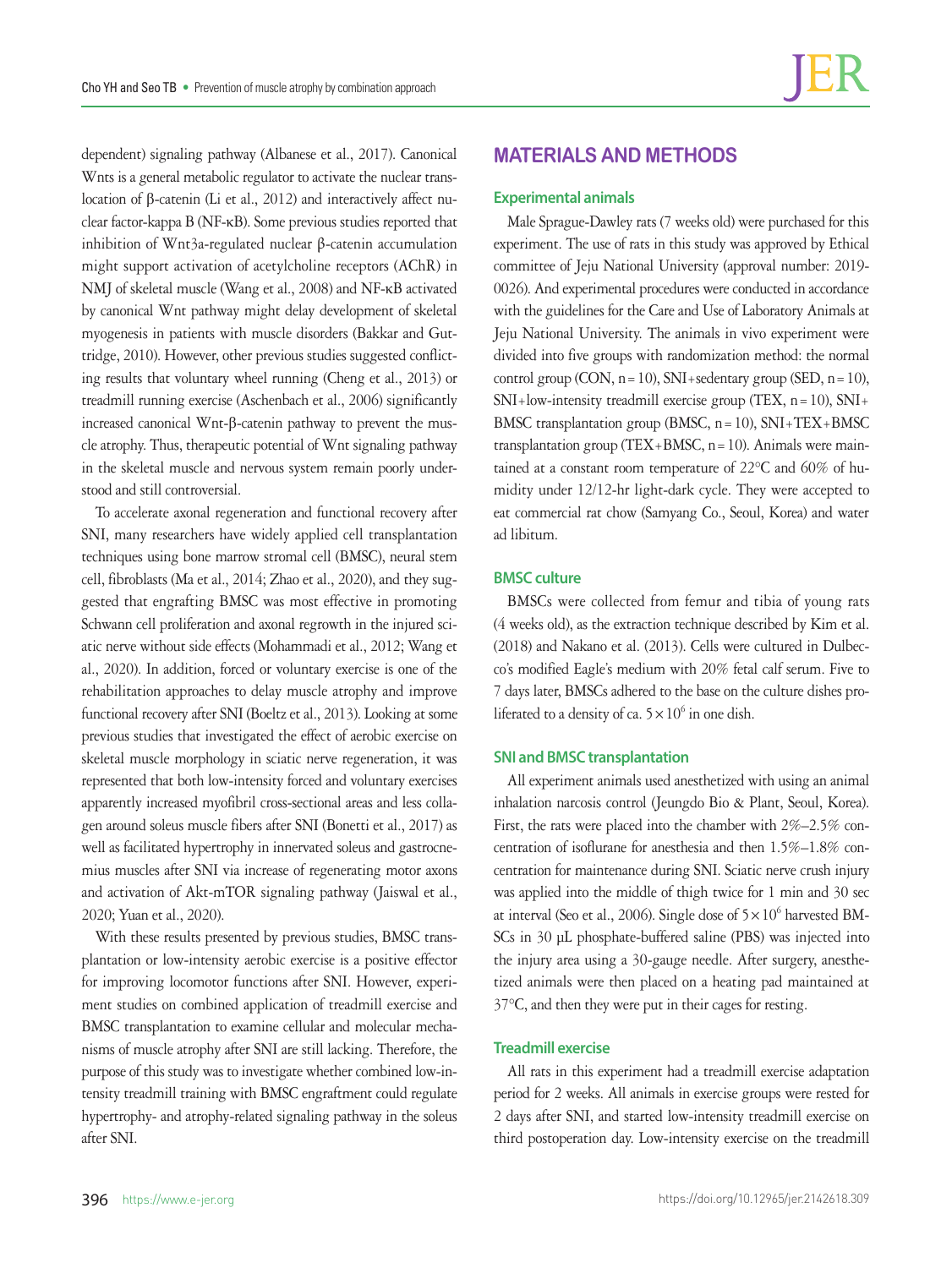device (Jeungdo Bio & Plant) was comprised of walking at a speed of 4 to 8 m/min for 30 min once a day for 2 weeks postinjury.

## **Western blot analysis**

Protein lysates were extracted from the dissected sciatic nerve tissues into triton lysis buffer, and the nucleus and cytoplasm were separated by nuclear extraction buffer and cytosol extraction buffer. Denatured proteins were separated on sodium dodecyl sulphate-polyacrylamide gel and then transferred onto polyvinylidene difluoride membrane on ice at 200 mA for 2 hr. The membranes were blocked with 5% skim milk, 0.1% Tween 20 in tris buffered saline for 30 min at room temperature. Then, the membranes were incubated overnight with primary antibodies at 4°C. Protein (20 μg) was used for Western blot analysis using anti-GAP-43 mouse monoclonal antibody (1:1,000, Santa Cruz Biotechnology, Santa Cruz, CA, USA), anti-phosphorylated mTOR rabbit polyclonal antibody (1:1,000, Cell Signaling Biotechnology, Danvers, MA, USA), anti-phosphorylated Akt rabbit polyclonal antibody (1:1,000, Cell Signaling Biotechnology), anti-Wnt3a rabbit monoclonal antibody (1:1,000, Cell Signaling Biotechnology), anti-βcatenin mouse monoclonal antibody (1:1,000, Santa Cruz Biotechnology), anti-NF-κB rabbit polyclonal antibody (1:1,000, Cell Signaling Biotechnology), anti-β-actin mouse monoclonal antibody (1:2,000, Santa Cruz Biotechnology), anti-GAPDH rabbit polyclonal antibody (1:1,000, Cell Signaling Biotechnology), and goat anti-mouse or goat anti-rabbit horseradish peroxidase-conjugated secondary antibody (1:1,000, GeneTex Inc., Irvine, CA, USA) were used. The blotting proteins were detected by using Westar ECL substrates (Cyanagen, Bologna, Italy). Analysis of protein density was performed using Chemidoc (Bio-Rad, Hercules, CA, USA).

## **Immunofluorescence staining**

For detection of sprouting axons in the injured sciatic nerve, tissues were embedded and frozen at 20°C. Cross sections (20 µm) were cut on a cryostat. Sections were fixed with 4% paraformaldehyde and 4% sucrose in PBS at room temperature for 40 min, permeabilized with 0.5% Nonidet P-40 in PBS, and blocked with 2.5% horse serum and 2.5% bovine serum albumin for 4 hr at room temperature. The sections were incubated with anti-neurofilament-200 (NF-200) rabbit polyclonal antibody (1:700) (Sigma-Aldrich, St. Louis, MO, USA). And then, they were incubated with rhodamine-goat anti-rabbit secondary antibody (1:600) (Molecular Probes, Eugene, OR, USA) for 1h at room temperature. The stained samples were viewed with a fluorescence microscope (Nikon model E-600, Nikon, Kawasaki, Japan), and the images were cap-

tured with a digital camera, and analyzed using Adobe Photoshop Software (version CS6, San Jose, CA, USA). The number and regenerating axons were evaluated by using i-Solution software (Image and Microscope Technology, Goleta, CA, USA).

## **Statistical analysis**

All the data is presented as a mean±standard error. Statistical analysis was performed using one-way analysis of variane followed by Duncan *post hoc* test. The significance level was set at  $P < 0.05$ . All graphs were performed by using Prism 6 (GraphPad, La Jolla, CA, USA).

## **RESULTS**

## **Expression levels of GAP-43 in the injured sciatic nerve**

To confirm the effect of combined low-intensity exercise with BMSC transplantation on expression levels of GAP-43, specific regeneration marker, in the sciatic nerve at 2 weeks after SNI, we performed biochemical and histological analysis. As shown in Fig. 1A, GAP-43 levels were significantly increased in TEX and TEX+ BMSC groups compared to those in SED group. In immunofluorescence staining at 2 weeks after SNI, the number of NF-200 stained axons was higher in TEX, BMSC, and TEX+BMSC groups than those seen in the SED group (Fig. 1B).

## **Activation of Akt/mTOR signaling pathway in the soleus after SNI**

To examine activation of Akt-mTOR signaling pathway in the soleus at 2 weeks after SNI, we performed Western blot analysis using anti-Akt and mTOR antibodies. As shown in Fig. 2, expression levels of phosphorylated Akt and mTOR were significantly upregulated in TEX or BMSC group compared to those in SED group. In particular, TEX+BMSC group showed more potent increment on phosphorylated Akt and mTOR levels in the soleus compared to TEX group.

## **Activation of canonical Wnt3a-β-catenin signaling pathway in soleus after SNI**

To examine activation of the nuclear translocation of β-catenin in soleus after SNI, we analyzed induction levels of β-catenin from the whole cell or nuclear cell lysate. As shown in Fig. 3, in whole cell lysate, Wnt3a was significantly increased in SED group compared to those in CON group, but TEX group dramatically downregulated Wnt3a levels. In particular, TEX+BMSC group showed more potent decrement on Wnt3a levels in the soleus compared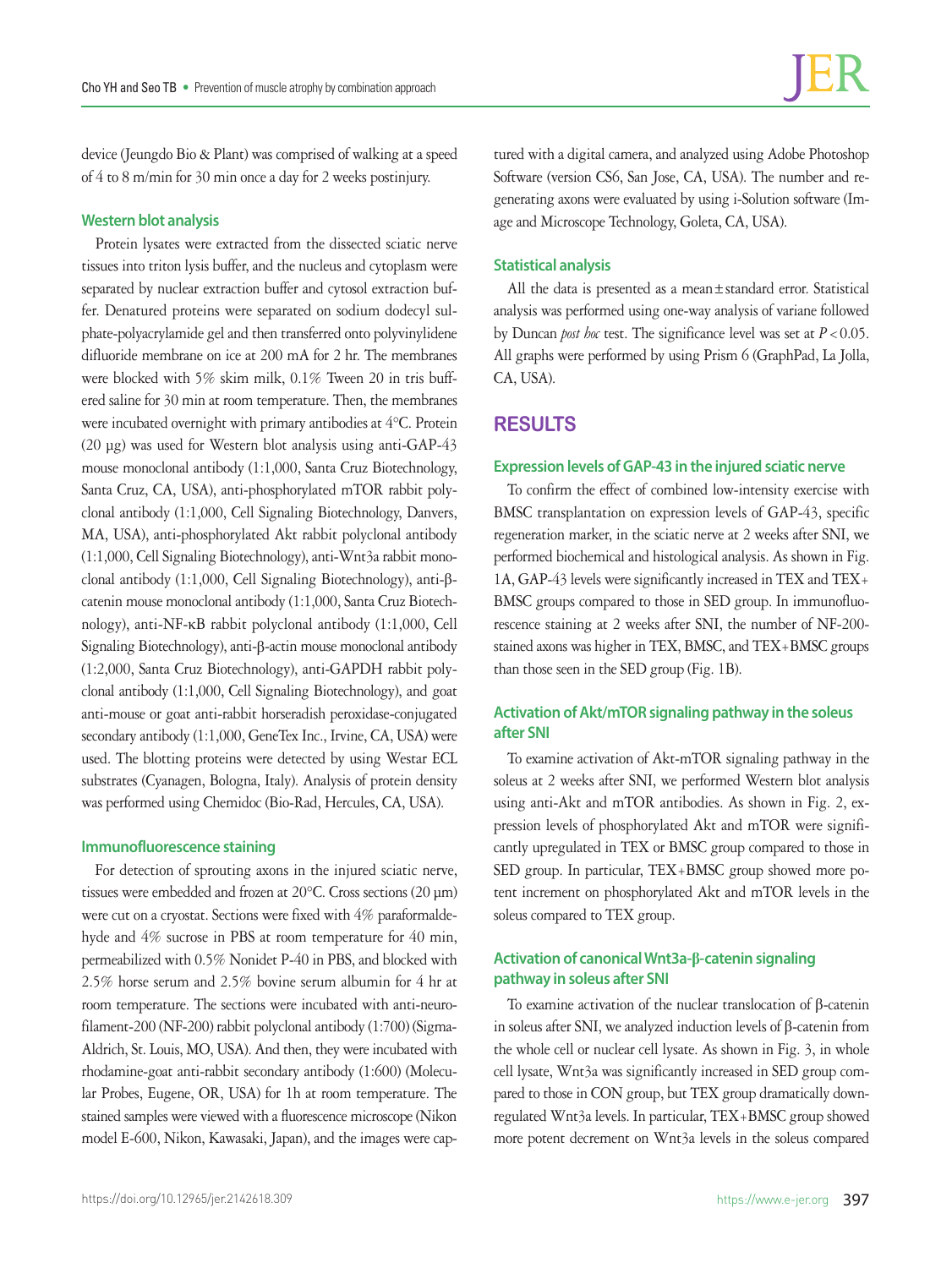

**Fig. 1.** Combination of low-intensity treadmill exercise with bone marrow stromal cell (BMSC) transplantation regulates expression levels of growth-associated protein-43 (GAP-43) and number of neurofilament-200 (NF-200)-stained axons after sciatic nerve injury (SNI). (A) TEX and TEX+BMSC groups significantly increased GAP-43 induction levels in whole cell lysate of the sciatic nerve 2 weeks after SNI. Upper panel: representative expression of GAP-43 protein. Lower panel: the quantification of the ratio of GAP-43 to actin. (B) To investigate regenerating axons in the injured sciatic nerve, immunofluorescence staining was applied into 10 mm distal region to the injury site 2 weeks after SNI. TEX, BMSC, and TEX+BMSC groups showed a significant increase in the number of NF-200-stained regenerating axons when compared to other groups. Upper panel: immunofluorescence staining of NF-200 antibody. Lower panel: the quantification of the intensity of NF-200-positive axons. wpc, week post crush; CON, normal control group; SED, SNI+sedentary group; TEX, SNI+low-intensity treadmill exercise group; BMSC, SNI+BMSC transplantation group; TEX+BMSC, SNI+TEX+BMSC transplantation group. \**P*< 0.05, \*\**P*< 0.01, \*\*\**P*< 0.001 vs. CON group. † *P*< 0.05 vs. TEX group.



**Fig. 2.** Combination of low-intensity treadmill exercise with bone marrow stromal cell (BMSC) transplantation regulates muscle hypertrophy-related signaling pathway after sciatic nerve injury (SNI). Phosphorylated-protein kinase B (p-Akt) protein was significantly increase in soleus muscle of TEX, BMSC, and TEX+BMSC groups. Phosphorylated-mammalian target of rapamycin (p-mTOR) was further enhanced in BMSC and TEX+BMSC groups than SED group. In particular, both p-Akt and mTOR were dramatically upregulated in TEX+BMSC group. Upper panel: representative expression of p-Akt and mTOR proteins. Lower left panel: the quantification of the ratio of p-Akt to actin. Lower right panel: the quantification of the ratio of p-mTOR to actin. wpc, week post crush; CON, normal control; SED, SNI+sedentary group; TEX, SNI+low-intensity treadmill exercise group; BMSC, SNI+BMSC transplantation group; TEX+BMSC, SNI+TEX+BMSC transplantation group. \**P*< 0.05, \*\**P*< 0.01, \*\*\**P*< 0.001 vs. CON group. ††*P*< 0.01 vs. TEX group.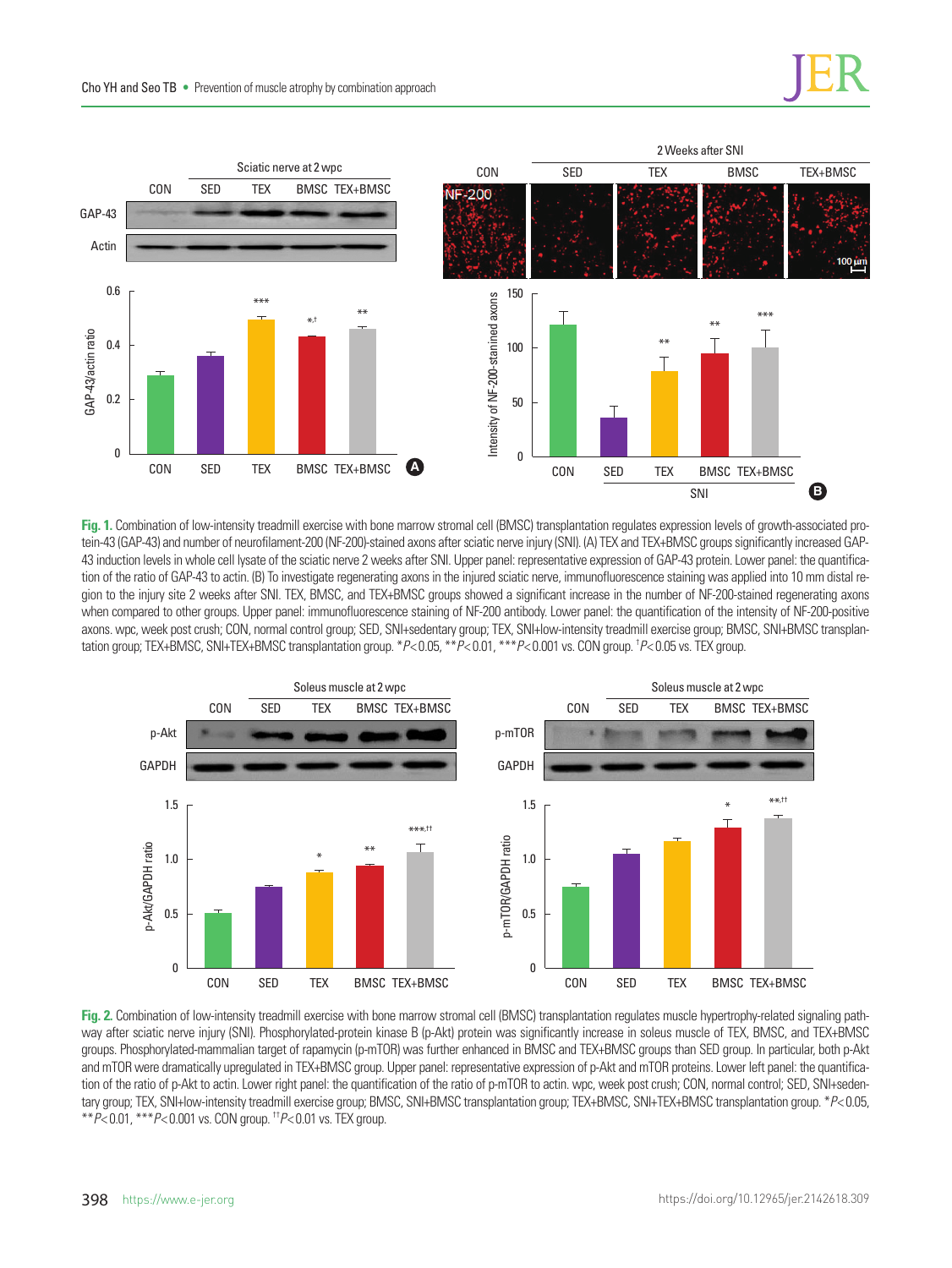

**Fig. 3.** Combination of low-intensity treadmill exercise with bone marrow stromal cell (BMSC) transplantation regulates canonical Wnt3a-β-catenin signaling pathway in soleus muscle after sciatic nerve injury (SNI). In whole cell lysate, Wnt3a was more decreased in soleus of TEX and TEX+BMSC groups than SED group, but applying combination of treadmill exercise and BMSC transplantation sharply downregulated Wnt3a expression levels in soleus compared to TEX group. In nuclear cell lysate, translocation of β-catenin to the nucleus of soleus muscle after SNI was significantly decreased in TEX, BMSC, and TEX+BMSC groups. Upper left panel: representative expression of Wnt3a in whole cell lysate. Upper right panel: representative expression of β-catenin in nuclear cell lysate. Lower left panel: the quantification of the ratio of Wnt3a to actin. Lower right panel: the quantification of the ratio of β-catenin to actin. wpc, week post crush; CON, normal control; SED, SNI+ sedentary group; TEX, SNI+low-intensity treadmill exercise group; BMSC, SNI+BMSC transplantation group; TEX+BMSC, SNI+TEX+BMSC transplantation group. \**P*< 0.05, \*\**P*< 0.01, \*\*\**P*< 0.001 vs. CON group. ††*P*< 0.01, †††*P*< 0.001 vs. TEX group.



**Fig. 4.** Combination of low-intensity treadmill exercise with bone marrow stromal cell (BMSC) transplantation regulates expression of nuclear factor-kappa B (NF-κB), a specific inflammation marker, in soleus muscle after sciatic nerve injury (SNI). In whole cell lysate, NF-κB was more increased in soleus of SED group than CON group, but TEX BMSC and TEX+BMSC groups significantly downregulated NF-κB levels in soleus at 2 weeks postinjury. NF-κB in the nucleus of soleus postinjury was significantly decreased in TEX and BMSC. In particular, TEX+BMSC groups showed the greatest downregulation of NF-κB in both whole and nuclear cell lysates. Upper panel: representative expression of NF-<sub>KB</sub> protein. Lower left panel: the quantification of the ratio of NF-<sub>KB</sub> to actin in whole cell lysate. Lower middle panel: the quantification of the ratio of NF-κB to actin in cytoplasm. Lower right panel: the quantification of the ratio of NF-κB to actin in nucleus. wpc, week post crush; CON, normal control; SED, SNI+sedentary group; TEX, SNI+low-intensity treadmill exercise group; BMSC, SNI+BMSC transplantation group; TEX+BMSC, SNI+TEX+ BMSC transplantation group. \**P*< 0.05, \*\**P*< 0.01, \*\*\**P*< 0.001 vs. CON group.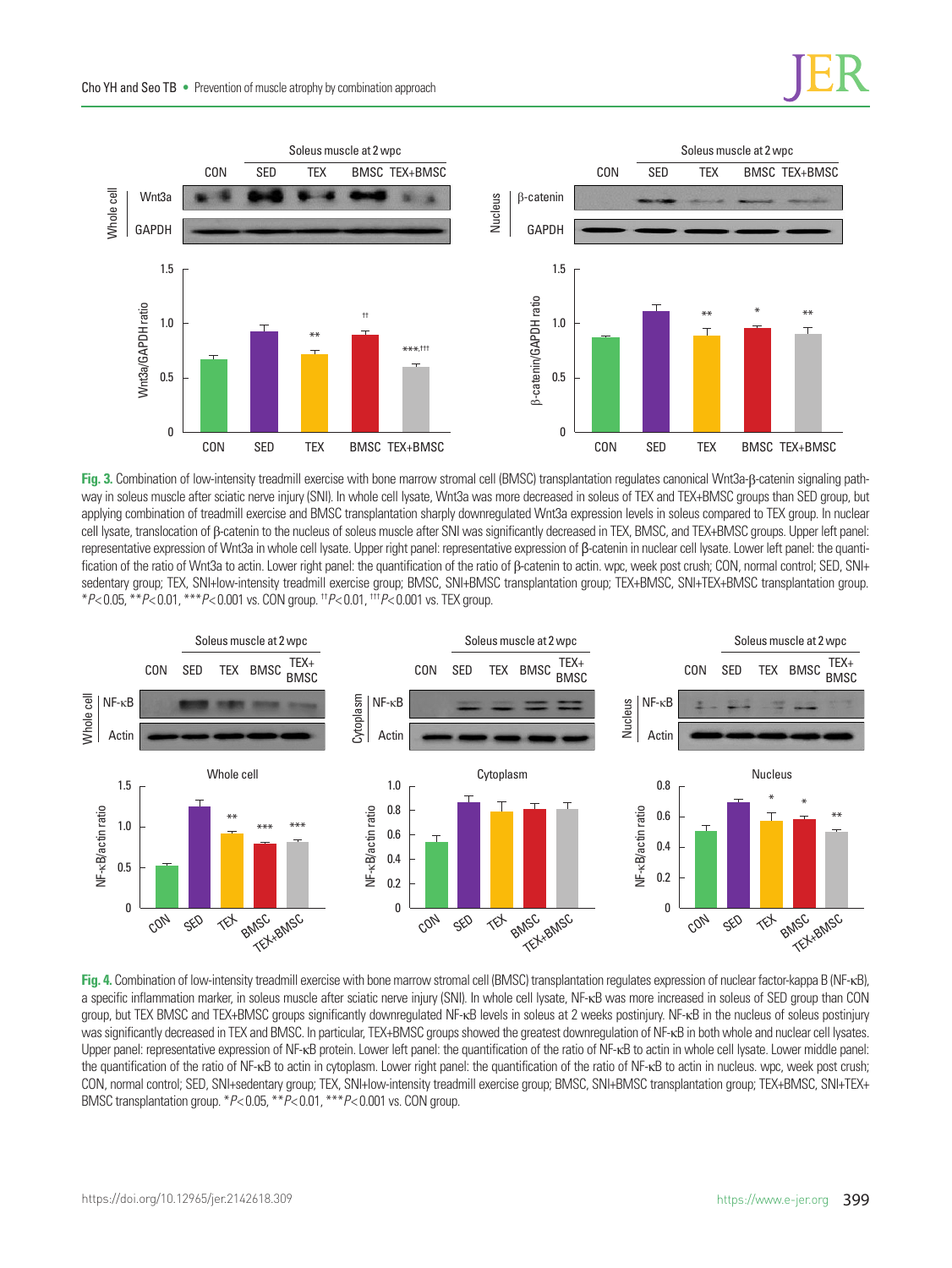to TEX group. Activation of the nuclear translocation of β-catenin in soleus was significantly decreased in TEX, BMSC, and TEX+ BMSC groups.

## **Expression levels of NF-κB in soleus after SNI**

NF-κB is a key molecule of inflammation during development and tissue regeneration. To confirm translocation of NF-κB to the nucleus in soleus muscle after SNI, we investigated alterations of NF-κB from the whole cell or nuclear cell lysate. As shown in Fig. 4, in whole cell lysate, NF-κB was significantly enhanced in SED group compared to those in other groups, but TEX, BMSC, and TEX+BMSC groups dramatically downregulated NF-κB levels. But, there were no significant differences of NF-κB expression levels in the cytoplasm between all experimental groups. The nuclear NF-κB accumulation was enhanced in SED group and TEX, BMSC, and TEX+BMSC groups significantly decreased translocation of NF-κB into the nucleus compared to SED group.

## **DISCUSSION**

Various previous studies that applied regular exercise and cell transplantation for sciatic nerve regeneration mainly focused on axonal regrowth in the nerves and pain improvement in dorsal root ganglions, but these results do not provide an appropriate mechanism on exercise-induced skeletal muscle changes for functional recovery after SNI. Therefore, we tried to find the effective molecular mechanisms to suppress atrophy of soleus muscle after SNI.

The injured peripheral nerves undergo Wallerian degeneration, which is morphological and biochemical changes in the injured axons. Regeneration process includes Schwann cell proliferation, migration, and differentiation as well as axonal sprouting and remyelination around the injured areas (Caillaud et al., 2019). Among the various regeneration-related molecules, GAP-43 has been well known as a crucial marker secreted from the axon terminal of the injured peripheral nerves (Chung et al., 2020). Jiang et al. (2017) suggested that GAP-43 could promote the axonal growth and remyelination for functional recovery after sciatic nerve transection. Thus, we first confirmed expression levels of GAP-43 in the injured sciatic nerve using Western blot analysis. TEX and TEX+ BMSC groups significantly increased GAP-43 levels compared to SED group, but not in BMSC group. In addition, there are no significant differences TEX and TEX+BMSC groups. In previous studies, GAP-43 started to be expressed from the early phase of the sciatic nerve regeneration and treadmill exercise continuously

increased from 1 day to 2 weeks after SNI (Kim et al., 2020; Seo et al., 2009). BMSC-dervied extracellular vesicles treatment also promoted the functional recovery and nerve regeneration after SNI through upregulation of GAP-43 protein (Ma et al., 2017). Although the results in group treated with only BMSC are slightly different from previous data, it is thought that there is a synergistic effect when looking at the findings of combined application of exercise and BMSC.

SNI leads to skeletal muscle atrophy and functional dysfunction (Bonetti et al., 2017). Atrophy of the skeletal muscle is highly associated with a specific mechanism such as phosphorylation of mTOR and canonical Wnt signaling pathway (Bodine et al., 2001; Kurimoto et al., 2015; Nandagopal and Roux, 2015). mTOR regulates protein synthesis and muscle growth, and it is stimulated by combining resistance exercise and appropriate nutritional strategies (Deldicque et al., 2005). Insulin-like growth factor 1, PtdIns-3-OH kinase, and PtdIns-regulated kinase Akt led to activation of mTOR, whose downstream molecules including P70<sup>s6k</sup> (protein 70 kD ribosomal protein S6 kinase) and 4E-BP1 (eukaryotic translation initiation factor 4E binding protein 1) have promoted protein synthesis and muscle hypertrophy through increases in the initiation and elongation phases of translation (Bodine et al., 2001; Nandagopal and Roux, 2015). Unlike noncanonical Wnt pathway, activation of canonical Wnt signaling pathway accumulate and translocate β-catenin into the nucleus for reducing the sensitivity of AChR in NMJ and skeletal muscle mass (Albanese et al., 2017; Zhang and Peng, 2011). In present study, TEX+BMSC group showed the greatest increase in the activation of Akt-mTOR signaling pathway as well as the greatest decrease in translocation of β-catenin into the nucleus of soleus muscle after SNI. Previous studies demonstrated that activation of Akt/mTOR pathway could increase Schwann cell proliferation and decrease skeletal muscle atrophy after peripheral nerve injury (Zhu et al., 2019) and physical immobilization (Bodine et al., 2001), respectively. Although canonical Wnt/β-catenin signaling pathway is controversial in the remodeling of damaged aged skeletal muscles, many studies have reported that this pathway is generally activated during muscle atrophy and suppressed by physical exercise (Hu et al., 2019; Zhang et al., 2021). These data implicate that combination of low-intensity exercise with BMSC transplantation might be a new therapeutic strategy for improving skeletal muscle atrophy after SNI.

In addition to elucidating the role of canonical Wnt/β-catenin signaling pathway in muscle atrophy, we identified that TEX+ BMSC group sharply downregulated NF-κB levels in soleus at 2 weeks postinjury compared to those in other groups. Skeletal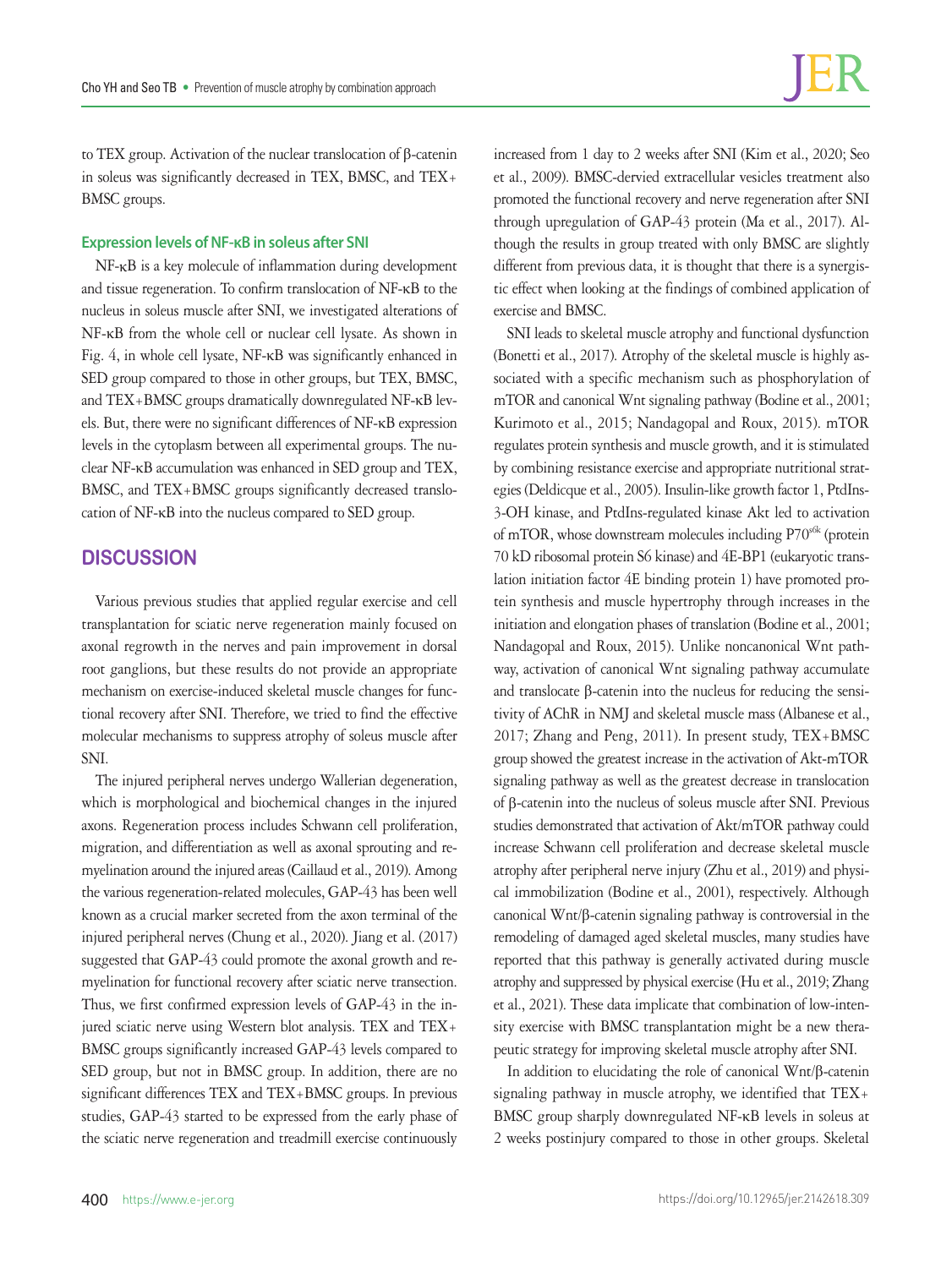muscle atrophy can result from enhanced protein degradation and downregulated protein synthesis in immobilization (Bar-Shai et al., 2005), aging (Tilstra et al., 2011), and chronic inflammatory diseases (Li et al., 2008) through activation of NF-κB. In disuse muscle atrophy such as sciatic denervation, NF-κB can regulate expression of myostatin, p38, and calcineurin to induce the loss of skeletal muscle mass (Zhang et al., 2007), and this signaling pathway reciprocally influences the activity of canonical Wnt/β-catenin signaling pathway (Ma and Hottiger, 2016). Our results regarding NF-κB secretion blocked by exercise was consistent with some previous showing that NF-κB and Wnt pathways shows multiple cross-talks during skeletal muscle atrophy (Ma and Hottiger, 2016).

Given these results obtained in present study, low-intensity treadmill exercise and BMSC transplantation approaches would positively regulate biochemical mechanisms in nerve and soleus muscle during sciatic nerve regeneration. In conclusion, our findings suggest that combination of low-intensity treadmill exercise with BMSC transplantation should provide may be effective therapeutic approach to restrict soleus muscle atrophy after peripheral nerve injury.

# **CONFLICT OF INTEREST**

No potential conflict of interest relevant to this article was reported.

# **ACKNOWLEDGMENTS**

This work was supported by the National Research Foundation of Korea (NRF) grant funded by the Korea government (MSIT) (No. 2019R1F1A1062392).

## **REFERENCES**

- Albanese I, Yu B, Al-Kindi H, Barratt B, Ott L, Al-Refai M, de Varennes B, Shum-Tim D, Cerruti M, Gourgas O, Rhéaume E, Tardif JC, Schwertani A. Role of noncanonical Wnt signaling pathway in human aortic valve calcification. Arterioscler Thromb Vasc Biol 2017;37:543-552.
- Aschenbach WG, Ho RC, Sakamoto K, Fujii N, Li Y, Kim YB, Hirshman MF, Goodyear LJ. Regulation of dishevelled and β-catenin in rat skeletal muscle: an alternative exercise-induced GSK-3β signaling pathway. Am J Physiol Endocrinol Metab 2006;291:E152-E158.
- Bakkar N, Guttridge DC. NF-kappaB signaling: a tale of two pathways in skeletal myogenesis. Physiol Rev 2010;90:495-511.

Bar-Shai M, Carmeli E, Reznick AZ. The role of NF-κB in protein break-

down in immobilization, aging, and exercise: from basic processes to promotion of health. Ann N Y Acad Sci 2005;1057:431-447.

- Bodine SC, Stitt TN, Gonzalez M, Kline WO, Stover GL, Bauerlein R, Zlotchenko E, Scrimgeour A, Lawrence JC, Glass DJ, Yancopoulos GD. Akt/mTOR pathway is a crucial regulator of skeletal muscle hypertrophy and can prevent muscle atrophy in vivo. Nat Cell Biol 2001;3: 1014-1019.
- Boeltz T, Ireland M, Mathis K, Nicolini J, Poplavski K, Rose SJ, Wilson E, English AW. Effects of treadmill training on functional recovery following peripheral nerve injury in rats. J Neurophysiol 2013;109:2645- 2657.
- Bonetti LV, Malysz T, Ilha J, Barbosa S, Achaval M, Faccioni-Heuser MC. The effects of two different exercise programs on the ultrastructural features of the sciatic nerve and soleus muscle after sciatic crush. Anat Rec (Hoboken) 2017;300:1654-1661.
- Caillaud M, Richard L, Vallat JM, Desmoulière A, Billet F. Peripheral nerve regeneration and intraneural revascularization. Neural Regen Res 2019; 14:24-33.
- Cheng A, Morsch M, Murata Y, Ghazanfari N, Reddel SW, Phillips WD. Sequence of age-associated changes to the mouse neuromuscular junction and the protective effects of voluntary exercise. PLoS One 2013;8: e67970.
- Chung D, Shum A, Caraveo G. GAP-43 and BASP1 in axon regeneration: Implications for the treatment of neurodegenerative diseases. Front Cell Dev Biol 2020;8:567537.
- Clevers H, Nusse R. Wnt/β-catenin signaling and disease. Cell 2012;149: 1192-1205.
- Deldicque L, Theisen D, Francaux M. Regulation of mTOR by amino acids and resistance exercise in skeletal muscle. Eur J Appl Physiol 2005; 94:1-10.
- Ganguly A, McEwen C, Troy EL, Colburn RW, Caggiano AO, Schallert TJ, Parry TJ. Recovery of sensorimotor function following sciatic nerve injury across multiple rat strains. J Neurosci Methods 2017;275:25-32.
- Hu J, Shi D, Ding M, Huang T, Gu R, Xiao J, Xian CJ, Dong J, Wang L, Liao H. Calmodulin-dependent signalling pathways are activated and mediate the acute inflammatory response of injured skeletal muscle. J Physiol 2019;597:5161-5177.
- Irintchev A. Potentials and limitations of peripheral nerve injury models in rodents with particular reference to the femoral nerve. Ann Anat 2011;193:276-285.
- Jaiswal PB, Tung JK, Gross RE, English AW. Motoneuron activity is required for enhancements in functional recovery after peripheral nerve injury in exercised female mice. J Neurosci Res 2020;98:448-457.
- Jiang B, Zhang Y, Zhao J, She C, Zhou X, Dong Q, Wang P. Effects of localized X-ray irradiation on peripheral nerve regeneration in transect-